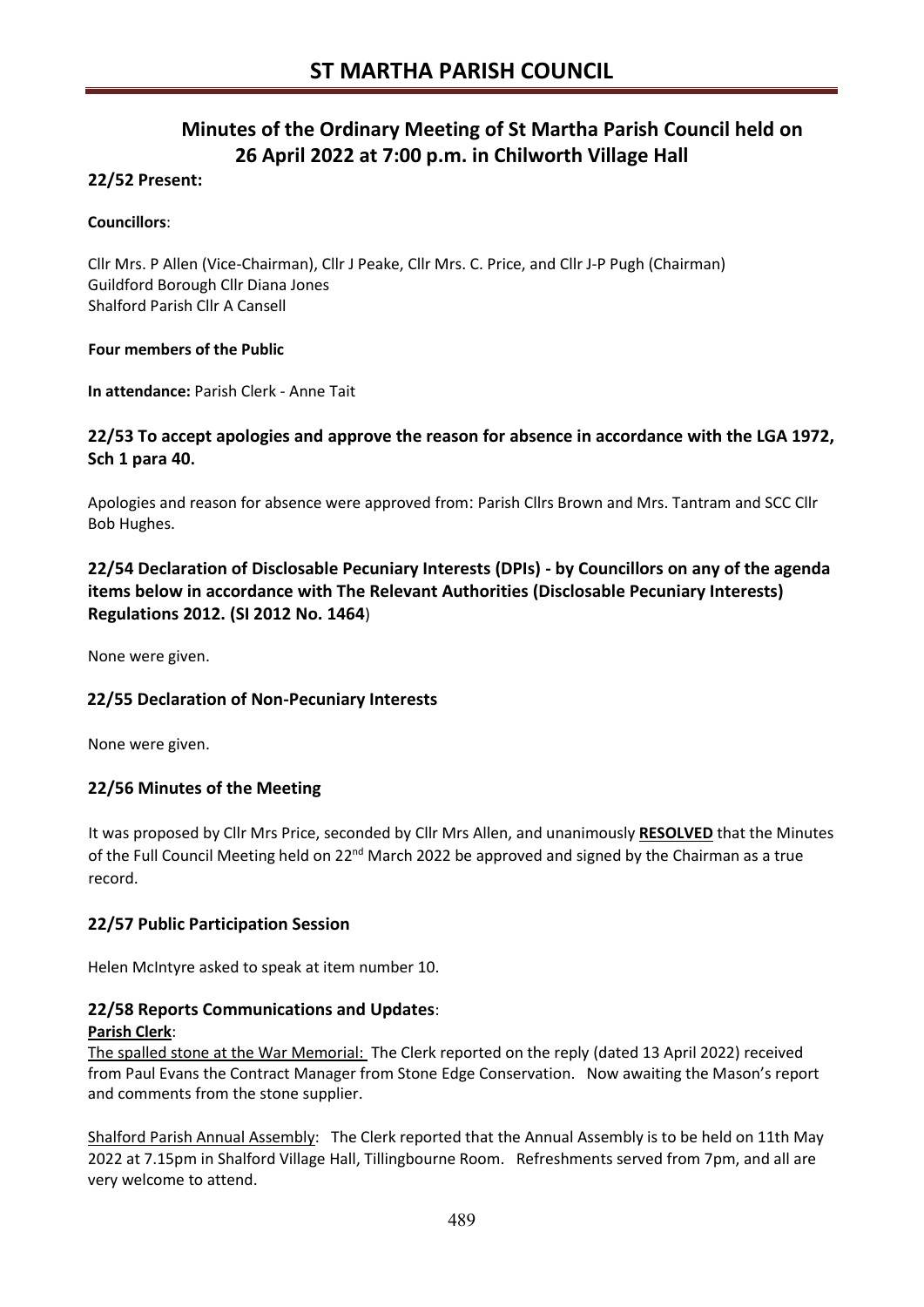Closure of town centre public toilets - Following a public consultation the following toilets in the town centre will be closed: Allen House, Bedford Road, and Farnham Road.

A draft Heads of Terms for the Inter-Authority Agreement (IAA) - This will form the basis of the partnership between Guildford and Waverley Borough Councils and was agreed at the Guildford Borough Council meeting held on the 05/04/2022. The IAA is a contract between the two councils, containing the legal framework under which the partnership will operate.

#### **Parish Councillors:**

Surrey Hills AONB Boundary Review: Cllr Mrs Allen reminded Cllrs that she attended the Boundary Review Webinar and had forwarded the slides on 07/04/22 to Members for their information. Evidence is now assessed in 'the field', by the submission teams.

**RESOLVED:** AGREED in principle to work with Shalford Parish Council on the review.

Joint Parish initiative: Cllr Mrs Allen reported on an email received from Shalford PC regarding St Martha joining a link with Wonersh, Shalford and Bramley Parish Councils to jointly consider items such as speeding; HGV on small roads; cycle connections; and litter between our villages. **RESOLVED:** To agree to participate in an initial Zoom meeting to explore options and ideas.

'Homes for Ukraine': Cllr Mrs Allen reported she would be attending an event at Guildford Cathedral on 04/05/22 regarding the Government Scheme and the wider issue of refugees arriving in England and how to support them.

#### The Annual Assembly on 24th May 2022:

**RESOLVED:** Members AGREED to send ideas for the content of the meeting to the Clerk to draw up a DRAFT poster. The event to also be advertised on the website.

#### **Guildford Borough Councillor's Report:**

Cllr Diana Jones reported on a proposed planning application by the new owner Ben Nicholson at Woodhill Sandpit, Farley Heath Road, Albury, GU5 0SR. Planning Application number: (22/CON/00015) - Importation, engineering, and recovery of inert waste material to land for the purposes of stabilising sandpit walls within a historic sandpit and restoration to forestry. There was a discussion re a previous application, as this land is adjacent to an ancient woodland.

Recruitment of staff at GBC Offices: Cllr Diana Jones reported that GBC are currently recruiting and training additional staff as telephone operators.

# **22/59 The Gunpowder Mills**

West Lodge: The Chairman outlined the message received on 22/03/22 from Mark Appleton, GBC Property & Asset Manager. He advised that at the March meeting of the Property Review Group, they further considered the timescale regarding granting a long lease to the Parish Council for West Lodge.

Parish Councillors voted on whether to continue to proceed with the proposed acquisition (by lease) and refurbishment of West Lodge.

One Member voted in favour; three Members were not in favour. The Motion was carried not to proceed with the proposed acquisition (by lease) and refurbishment of West Lodge.